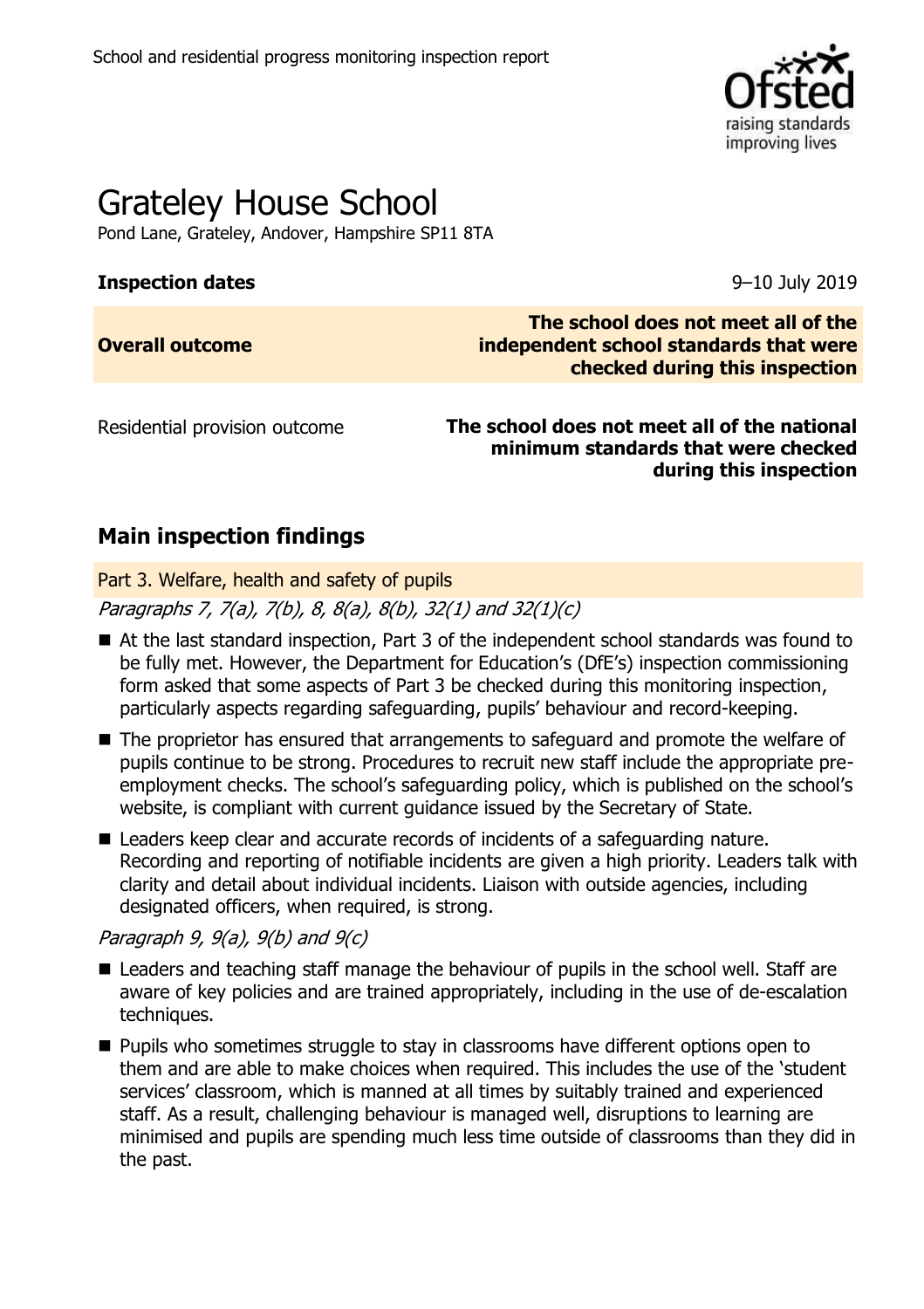

- Since the last standard inspection, leaders have introduced a 'nurture' classroom for pupils who are new to the school. This is mainly for younger pupils in Years 7 and 8 and is aimed at smoothing their transition into the school. Leaders' records show this initiative to have been successful at reducing the proportion of time younger pupils spend out of class.
- Pupils talked positively to the inspector about how support put in place during the last year had improved their learning and attitudes to school.

## Paragraphs 14 and 15

- High staff-to-pupil ratios ensure that pupils are properly supervised at all times. Staff have high expectations of pupils' behaviour. Routines and systems take into account the complex needs of pupils.
- Leaders' records show that attendance has improved significantly since the last inspection. Pupils now have different options when anxiety or complex emotional issues get in the way of their learning. Most pupils manage their time in school well. As a result, absence from classrooms, even for short periods of time, has been reduced to a more acceptable level.

## Paragraph 16, 16(a) and  $16(b)$

- The proprietor and school leaders have ensured that the school has a risk assessment policy which is implemented effectively. Risk assessments for individual pupils or different aspects of the school's provision are constantly updated and fit for purpose. School staff are well informed. Communication is strong. As a result, the school is a safe environment where risks are managed well, including those associated with the challenging and complex behaviour of some pupils.
- Leaders' actions have ensured that Part 3 continues to be met.

## Part 5. Premises of and accommodation at schools

## Paragraph 30

■ At the last integrated inspection, some aspects of the national minimum standards for residential special schools were found not to have been met. Because some aspects of standard 5 continue to be unmet in the residential provision, paragraph 30 of the independent school standards is unmet. Therefore, Part 5 of the independent school standards continues not to be met.

## Part 8. Quality of leadership in and management of schools

## Paragraph 34(1), 34(1)(a), 34(1)(b), 34(1)(c) and 34(2)

- At the last full inspection, Part 8 was found not to have been met because elements of both the independent school standards and the national minimum standards for the residential provision were found not to have been met.
- $\blacksquare$  Leaders have been successful at improving the qualitative aspects identified as requiring improvement at the last inspection. In particular, pupils' attendance has improved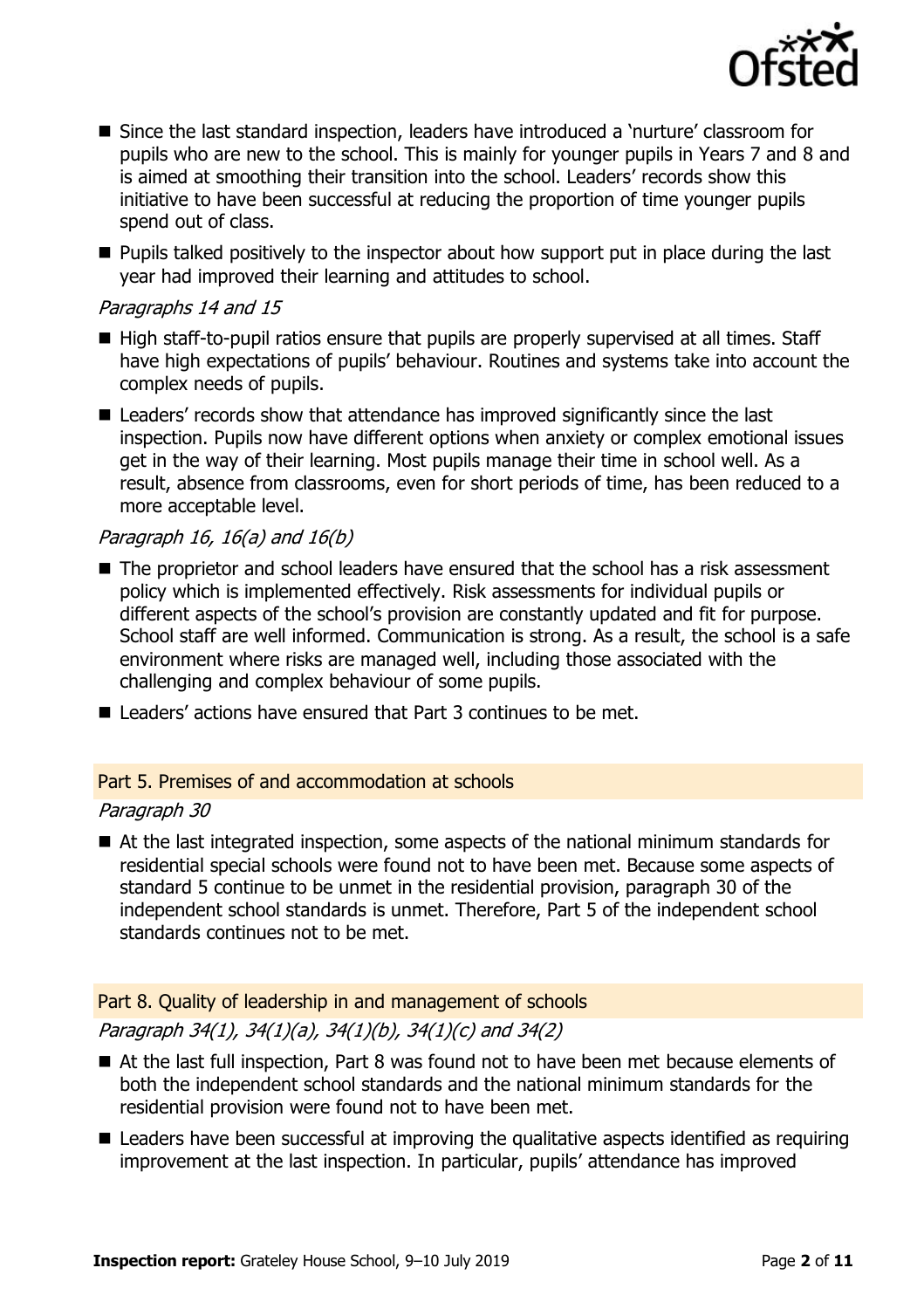

significantly due to new initiatives put in place, including better recording, monitoring and analysis of the reasons for pupils' absence.

- Other aspects identified as areas for improvement in the educational provision at the last inspection have also been addressed successfully. A new tracking system to record pupils' progress and attainment is in place and being used successfully by leaders and teaching staff alike.
- Although the school's action plan to address the shortcomings identified at the last inspection was assessed as unacceptable by the DfE, leaders' actions to improve key aspects of the educational provision have been successful. Development planning focuses on the right things. As a result, the quality of education at the school is improving.
- At the time of this monitoring inspection, leaders and the proprietor were unaware that the action plan submitted to the DfE had been found to be unacceptable.
- Because not all of the independent school standards and national minimum standards are met, Part 8 continues to be unmet.

The national minimum standards that were assessed during this inspection

#### Standard 1.1

- At the previous inspection, inspectors found that the proprietor and leaders had not ensured that the residential provision fulfilled the school's statement of purpose. The school's statement of purpose has been amended and now more accurately reflects current practice within the residential provision.
- This standard is now met.

## Standard 5.1

- At the previous inspection, documentation did not demonstrate that managers had considered the impact of new resident pupils on the existing residents in a house. It was not clear from records how managers assessed risks in relation to the placement of residential pupils in houses.
- Impact risk assessments are now in place for residential pupils. These provide details of the risks associated with individual pupils' behaviour and the risks associated with the behaviour of other pupils within the house. However, risk assessments do not identify measures to reduce and mitigate the identified risk. In one impact risk assessment sampled, managers identified that there was a significant lack of information to assess risk robustly but the pupil, nonetheless, was placed in the house.
- This standard remains unmet and the evidence demonstrates that it is not clear that appropriate action is taken to reduce risks that are identified. Consequently, national minimum standard 6.3 is also not met.

#### Standard 15.1

■ At the last inspection, the school did not deploy a sufficient number of competent staff to fulfil the school's statement of purpose and meet the individual needs of all pupils resident in the school.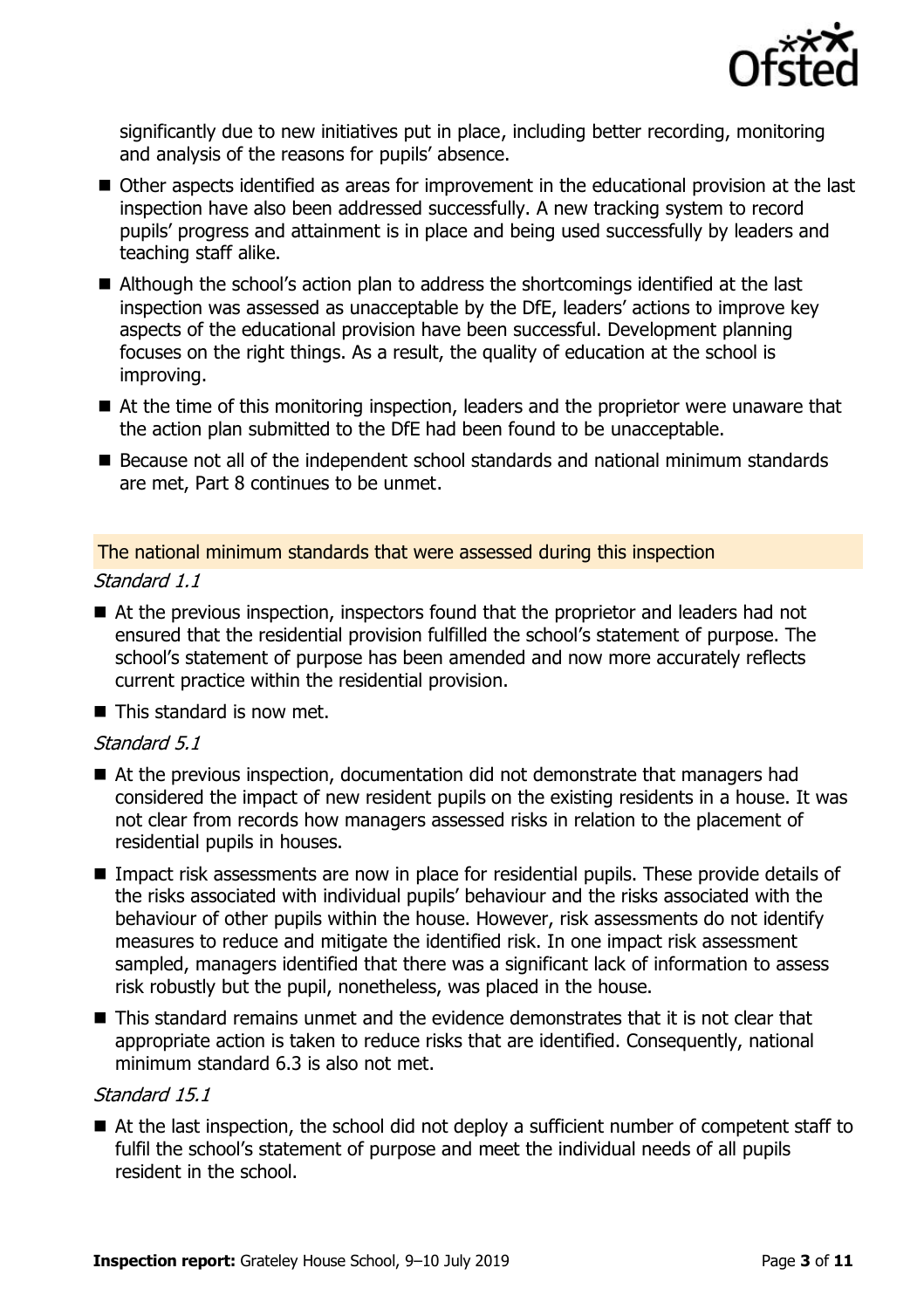

- Staff vacancies remain an ongoing issue in the residential provision. Managers are proactive in continuing to recruit new staff but the vacancy rate for residential support staff remains high. Currently, staff shortages are covered by overtime, agency staff and teaching assistants from the school. Consequently, the quality of care is not compromised.
- Because leaders and managers now ensure that there are appropriate levels of staffing in the residential provision, this standard is now met.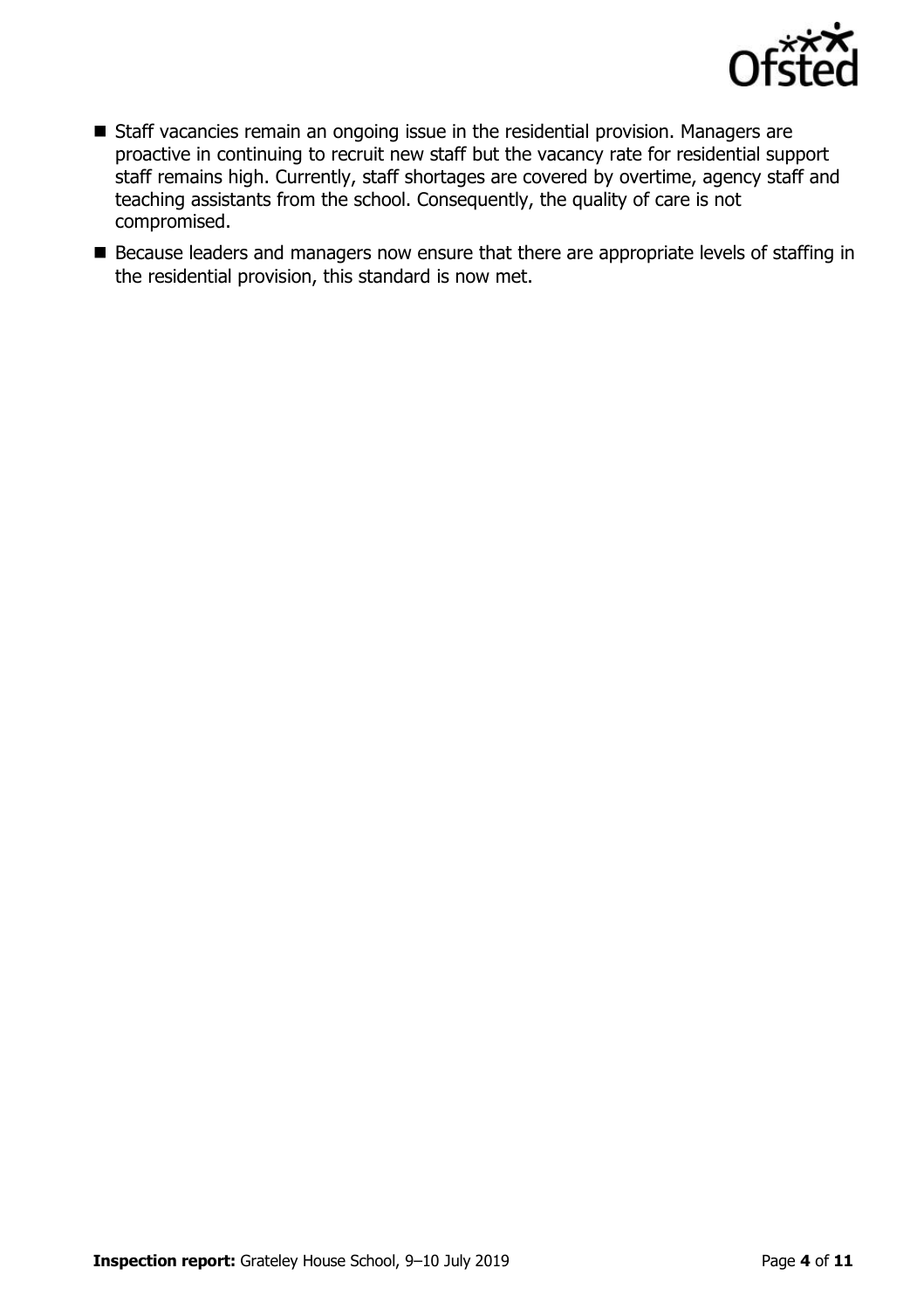

## **Compliance with regulatory requirements and national minimum standards for residential special schools**

The school does not meet the requirements of the schedule to The Education (Independent School Standards) Regulations 2014 ('the independent school standards'), the national minimum standards for residential special schools and associated requirements that were checked during this inspection, as set out in the annex of this report. This included the standards and requirements that the school was judged to not comply with at the previous inspection. Not all of the standards and associated requirements were checked during this inspection.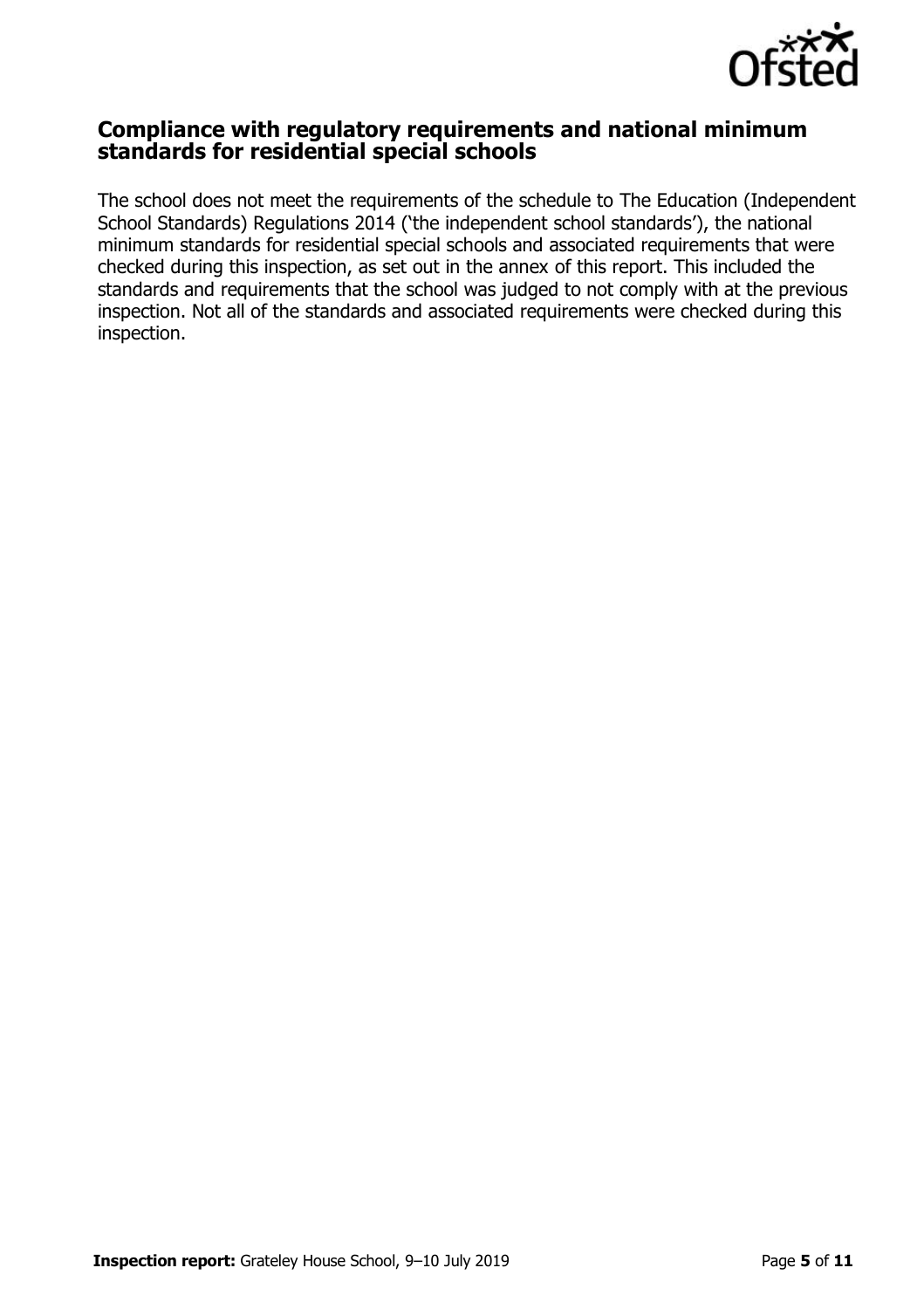

# **School details**

| Unique reference number             | 116588   |
|-------------------------------------|----------|
| Social care unique reference number | SC012450 |
| DfE registration number             | 850/6058 |
| <b>Inspection number</b>            | 10103977 |

This inspection was carried out under section 109(1) and (2) of the Education and Skills Act 2008, the purpose of which is to advise the Secretary of State for Education about the school's suitability for continued registration as an independent school.

The inspection of residential provision was carried out under the Children Act 1989, as amended by the Care Standards Act 2000, having regard to the national minimum standards for residential special schools.

| Type of school                         | Other independent special school       |
|----------------------------------------|----------------------------------------|
| <b>School status</b>                   | Independent residential special school |
| Age range of pupils                    | 9 to 19                                |
| Gender of pupils                       | Mixed                                  |
| Gender of pupils in the sixth form     | Mixed                                  |
| Number of pupils on the school roll    | 58                                     |
| Of which, number on roll in sixth form | 13                                     |
| Number of part-time pupils             | <b>None</b>                            |
| Number of boarders on roll             | 44                                     |
| Proprietor                             | <b>Chris Strong</b>                    |
| Chair                                  | <b>Chris Strong</b>                    |
| <b>Headteacher</b>                     | Mark McQuillan                         |
| Annual fees (day pupils)               | £72,280                                |
| Annual fees (boarders)                 | £151,668                               |
| Telephone number                       | 0800 138 1184                          |
| <b>Website</b>                         | www.cambiangroup.com                   |
| <b>Email address</b>                   | grateley.admin@cambiangroup.com        |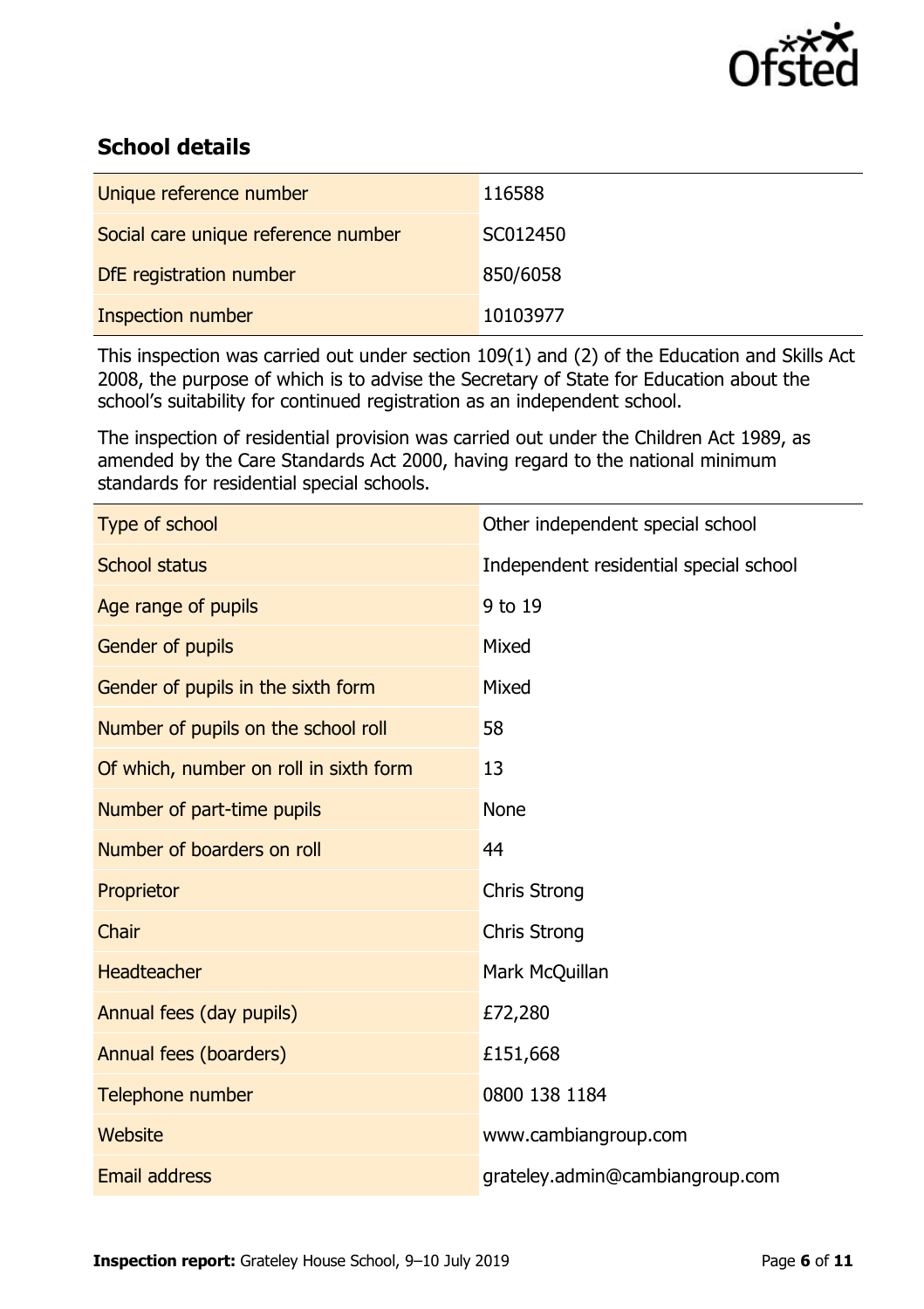

Date of previous standard inspection 5–7 June 2018

## **Information about this school**

- Grateley House is an independent residential special school for pupils, usually in the average- or higher-ability range, who have a diagnosis of autism spectrum disorder. Many pupils have other associated difficulties. Each pupil has an education, health and care plan and is usually placed at the school by their local authority. The large majority of pupils are residential, although the school also provides for a small number of day pupils.
- This was an integrated progress monitoring inspection following an integrated standard inspection in June 2018 when the school was judged to require improvement and not all of the independent school standards or national minimum standards for residential special schools were found to be met.
- The school works in partnership with River Bourne Community Farm to create part-time alternative provision opportunities. The school also works with a range of post-16 providers to enhance and extend the offer for post-16 students. The current links are: Andover College, Charlton Road, Andover SP10 1EJ; Sparsholt College, Westley Lane, Sparsholt SO21 2NF; Peter Symonds College, Owens Road, Winchester SO22 6RX; and Wiltshire College Salisbury, Southampton Road, Salisbury SP1 2LW.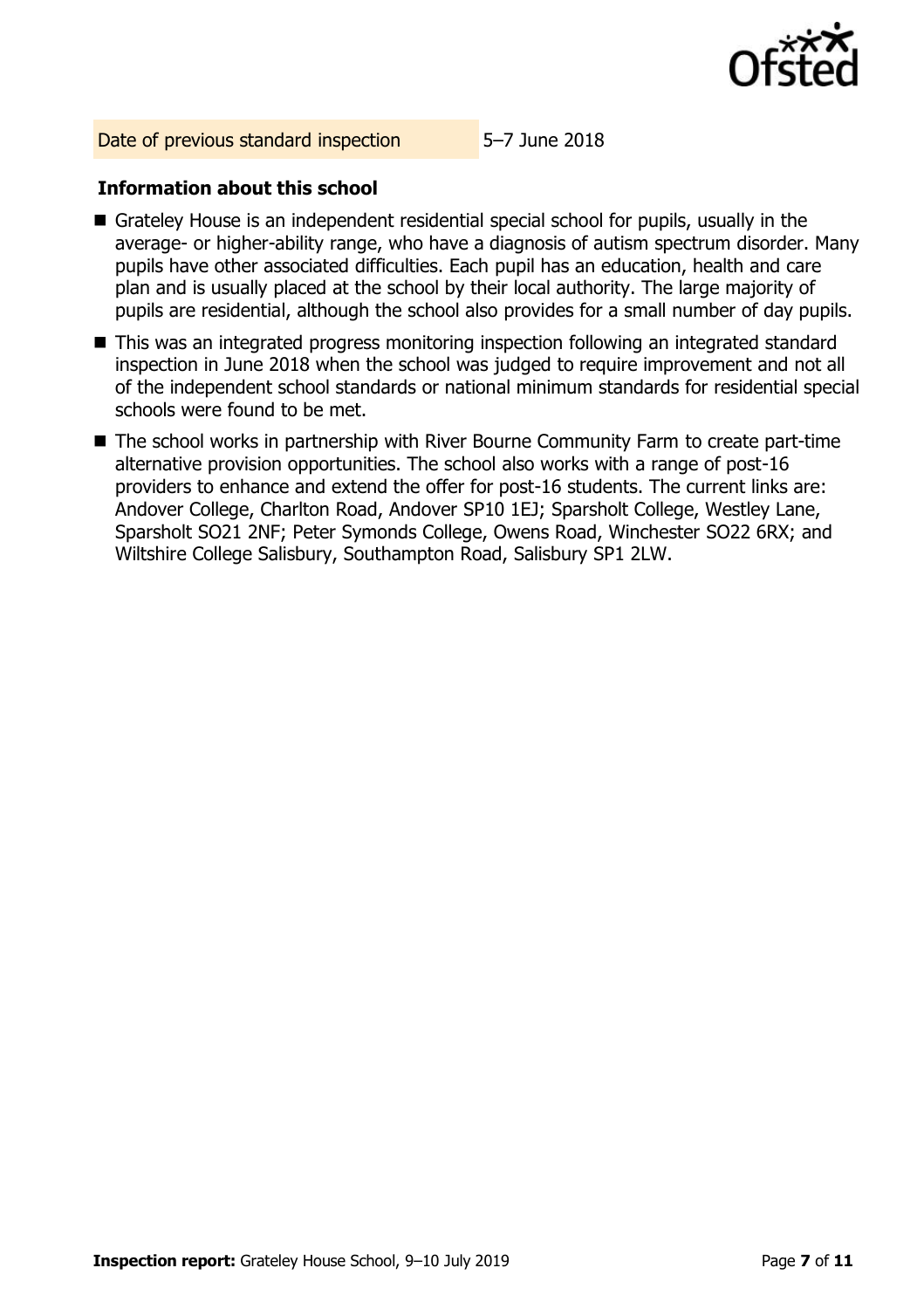

# **Information about this inspection**

- This inspection was carried out at the request of the registration authority for independent schools. The purpose of the inspection was to monitor the progress the school has made in meeting the independent school standards and other requirements that it was judged to not comply with at its previous standard inspection in June 2018.
- This was the first progress monitoring inspection since the previous standard inspection.
- The school was required to draw up an action plan after the previous standard inspection. The action plan was found to be not acceptable when assessed in December 2018.
- The inspection team worked closely together throughout the inspection. Combined inspection activities included visits to classrooms and communal areas of the school, as well as a wide range of meetings, including with representatives of the proprietor.
- Social care regulatory inspectors visited residential accommodation during and after the school day to observe provision and speak with pupils and staff.
- The inspection team spoke with pupils, staff from education and care teams, therapists, leaders and managers. They also sampled a range of the school's documentation and records relevant to compliance with the independent school standards and national minimum standards.
- The inspection team took account of responses to the point-in-time survey received since the previous inspection from pupils, parent, carers and staff. They also considered 10 responses to Ofsted's online survey, Parent View.

#### **Inspection team**

| Clive Close, lead inspector | Her Majesty's Inspector          |
|-----------------------------|----------------------------------|
| Jan Hunnam                  | Social Care Regulatory Inspector |
| <b>Christopher Peel</b>     | Social Care Regulatory Inspector |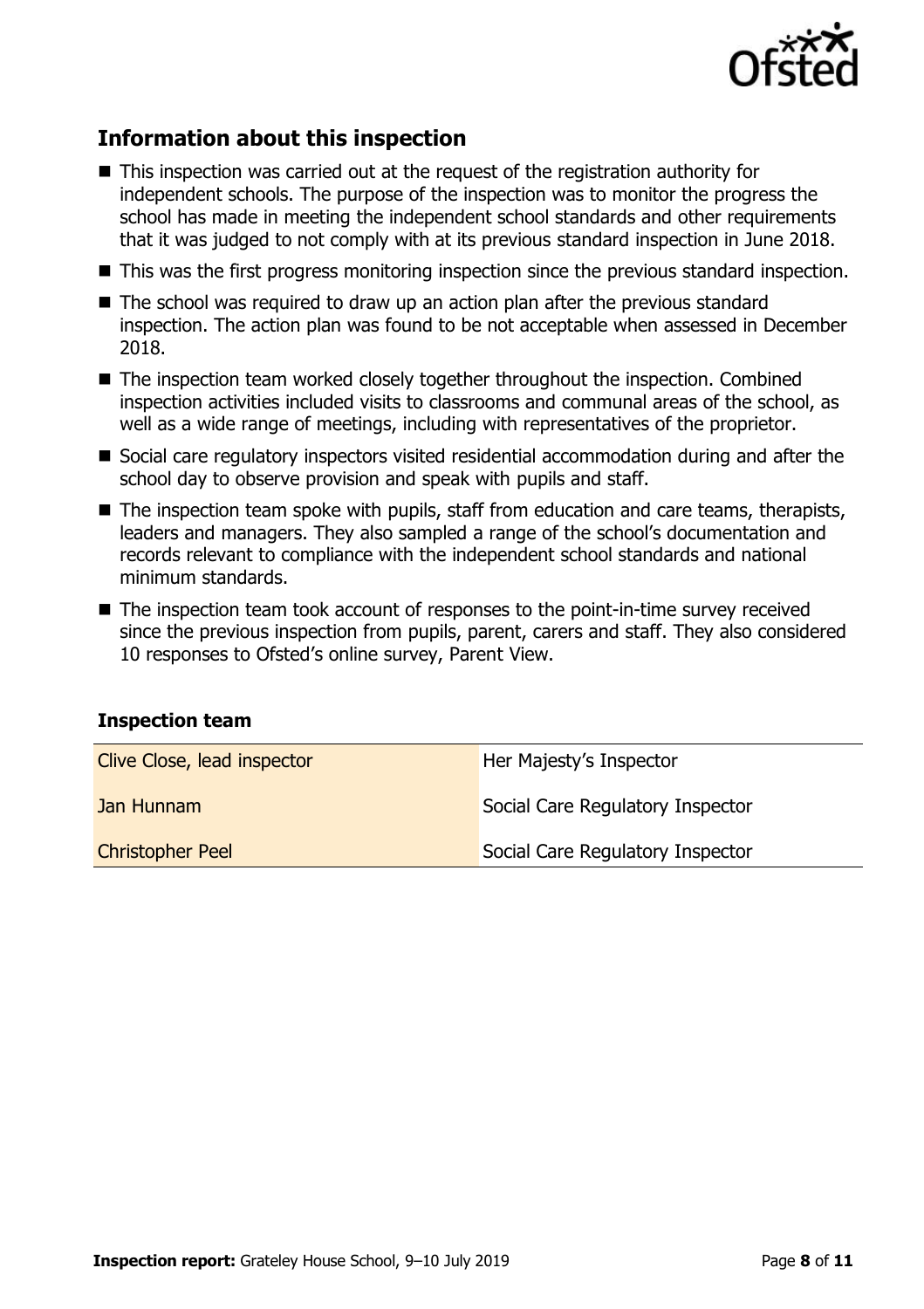

## **Annex. Compliance with regulatory requirements**

## **The school does not meet the following independent school standards**

#### **Part 5. Premises of and accommodation at schools**

■ 30 The standard in this paragraph is met if the proprietor ensures that, where the school provides accommodation, regard is had to Standard 5 of the National Minimum Standards for Boarding Schools or, where applicable, Standard 5 of the National Minimum Standards for Residential Special Schools.

## **Part 8. Quality of leadership in and management of schools**

- $\blacksquare$  34(1) The standard about the quality of leadership and management is met if the proprietor ensures that persons with leadership and management responsibilities at the school-
- 34(1)(a) demonstrate good skills and knowledge appropriate to their role so that the independent school standards are met consistently;
- 34(1)(b) fulfil their responsibilities effectively so that the independent school standards are met consistently; and
- $-$  34(1)(c) actively promote the well-being of pupils.

## **The school does not meet the following national minimum standards for residential special schools**

- Suitable sleeping accommodation is provided for children. It is well organised and managed, with risk assessments undertaken and the findings acted upon to reduce risk for all children. Where children are aged eight years or over, sleeping accommodation for boys is separate from sleeping accommodation for girls (NMS 5.1).
- The school ensures that the welfare of pupils at the school is safeguarded and promoted by the drawing up and effective implementation of a written risk assessment policy and appropriate action is taken to reduce risks that are identified (NMS 6.3).

## **The school now meets the following national minimum standards for residential special schools**

■ A suitable statement of the school's principles and practice, to be known as the statement of purpose, is available to parents and staff, is made known to children through an appropriate method of communication and is seen to work in practice. The statement describes the overall purpose of the school and describes any theoretical or therapeutic model underpinning the practice of the school. It also explains the ethos and philosophy of the school and provides an outline of provision for children with special educational needs and/or disabilities (NMS 1.1).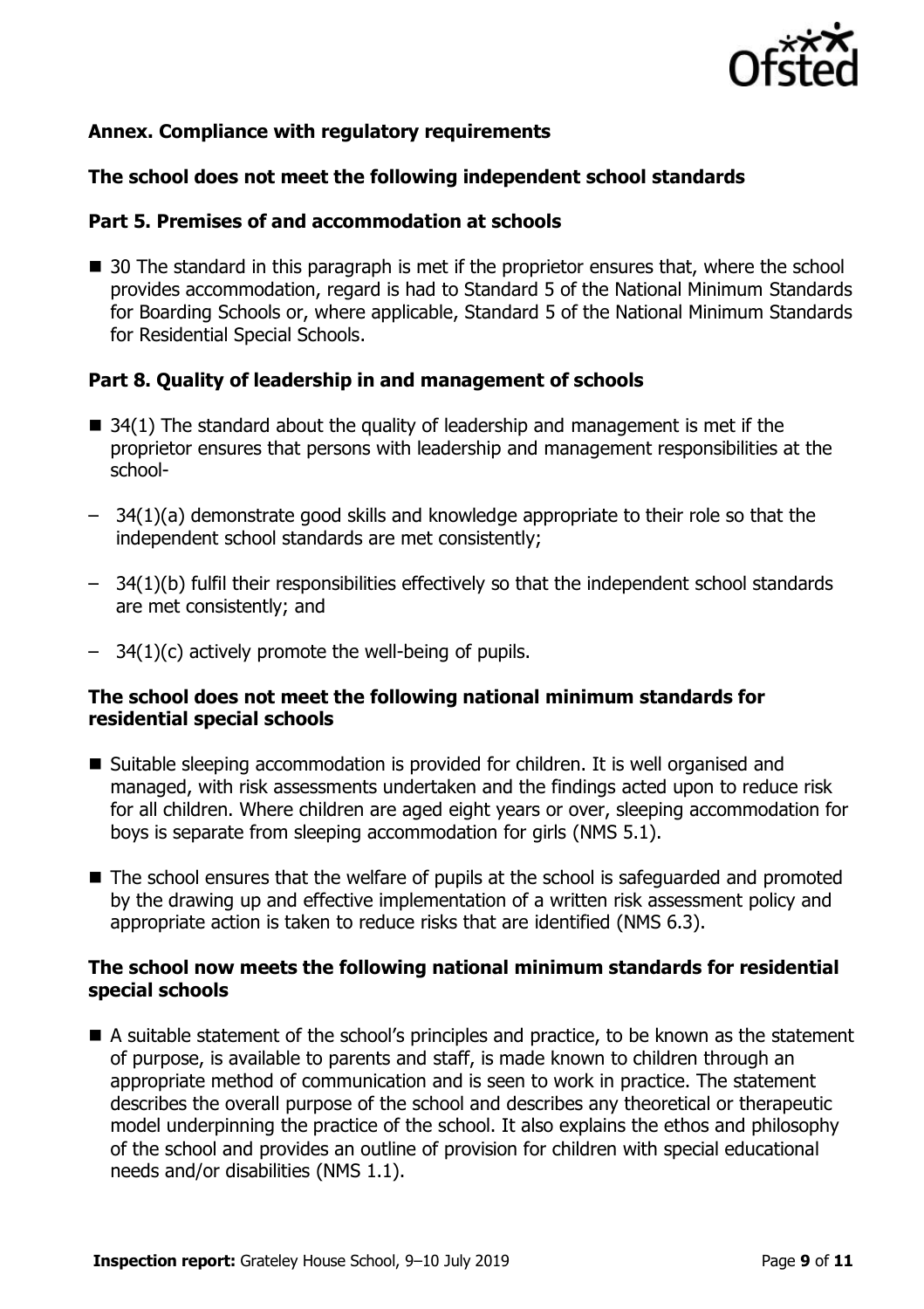

■ There is a sufficient number of competent staff deployed appropriately, both as a staff group and on individual shifts, to fulfil the school's statement of purpose and meet the individual needs of all children resident in the school (NMS 15.1).